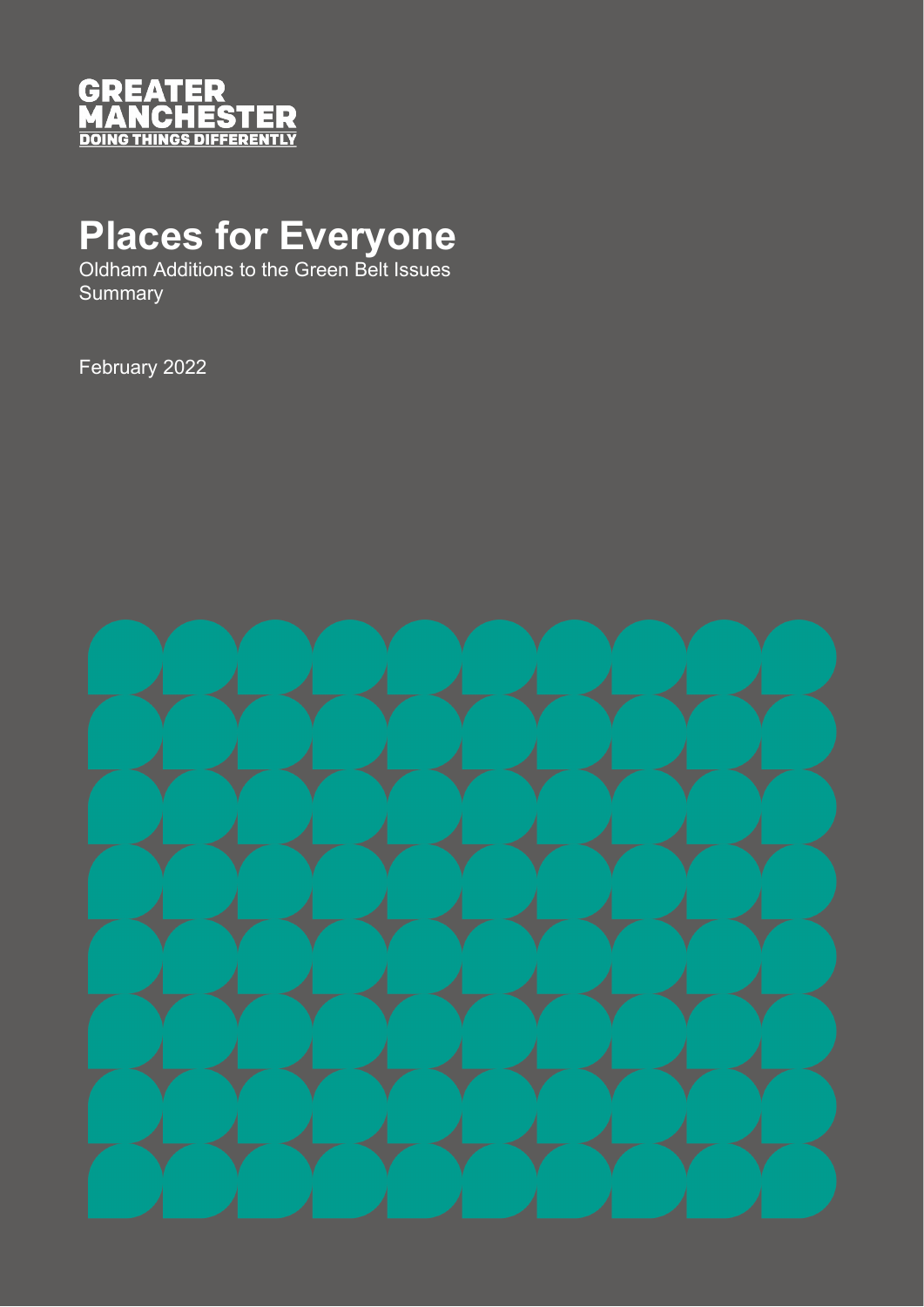Summary of Issues Raised – Appendix B – Additions to the Green Belt in Oldham

### **Additions to the Greater Manchester Green Belt (Oldham)**

A summary of the issues raised in relation to the policies within PfE 2021 Appendix B – GBA 17 and the relevant respondents to PfE 2021 is set out below.

### **PfE 2021 GBA 17 – Land behind Denshaw Village Hall**

| Row      | Summary of issues raised to PfE2021                                                | Summary response to issues raised to PfE2021                                         | <b>Respondent Name</b> |
|----------|------------------------------------------------------------------------------------|--------------------------------------------------------------------------------------|------------------------|
| GBA.17.1 | What is the point of declaring protected and necessary greenbelt land when you     | The Green Belt additions are proposed on their own merits and will need to           | See Appendix           |
|          | are simultaneously contradicting yourselves by building on existing greenbelt      | accord with national Green Belt policy.                                              |                        |
|          | land? This promise means very little as a result. You say you want distinct        |                                                                                      |                        |
|          | separations between areas but this is not the case in most areas.                  | The PfE is an opportunity to look at additions as well as Green Belt removal. The    |                        |
|          |                                                                                    | proposed inclusion of land within the Green Belt is justified within Appendix 3      |                        |
|          | Just massaging the figures. Green Belt additions, many of which are already        | (Justifications for proposed additions to the Green Belt) of the Green Belt Topic    |                        |
|          | 'green', have been added to trick the public into thinking less overall greenbelt  | Paper 07.01.25 and Case for Exceptional Circumstances to amend the Green             |                        |
|          | will be lost and not for the Green Belt purposes.                                  | Belt Boundary.                                                                       |                        |
| GBA.17.2 | Fact is your plan is based on "releasing green belt" more than assigning new       | The supply of dwellings on brownfield land and vacant buildings has been             | <b>Paul Roebuck</b>    |
|          | green belt which is flawed.                                                        | maximised as set out in the Housing Topic Paper 06.01.03. However, there is a        |                        |
|          |                                                                                    | quantitative and qualitative shortfall in the supply in the plan area which can only |                        |
|          |                                                                                    | be met through the release of Green Belt.                                            |                        |
|          |                                                                                    |                                                                                      |                        |
|          |                                                                                    | The level of Green Belt release proposed in the plan has reduced by nearly 60%       |                        |
|          |                                                                                    | compared to the initial draft in 2016.                                               |                        |
| GBA.17.3 | Destroying existing greenbelt for easy profitable urban sprawl but offering        | All of the Green Belt additions have been independently assessed by ARUP as          | See Appendix           |
|          | undesirable land in its place is a disgrace.                                       | part of the Stage 2 GM Green Belt Study (07.01.11), which includes an                |                        |
|          |                                                                                    | assessment of each proposed addition against the five Green Belt purposes.           |                        |
|          | An independent assessment is needed to check if the proposed Green Belt            |                                                                                      |                        |
|          | additions meet the Green Belt purposes.                                            | The approach in relation to the Green Belt additions is considered consistent        |                        |
|          |                                                                                    | with NPPF. The evidence provided in the Green Belt Topic Paper [07.01.25]            |                        |
|          | It will be essential that site selection process is transparent for each site too. | (pages 14-15, 35-36, Appendix 3) provides appropriate justification for the Green    |                        |
|          |                                                                                    | <b>Belt Additions.</b>                                                               |                        |
| GBA.17.4 | Brownfield sites should be developed instead of releasing the Green Belt.          | The supply of dwellings on brownfield land and vacant buildings has been             | See Appendix           |
|          |                                                                                    | maximised as set out in the Housing Topic Paper 06.01.03. However, there is a        |                        |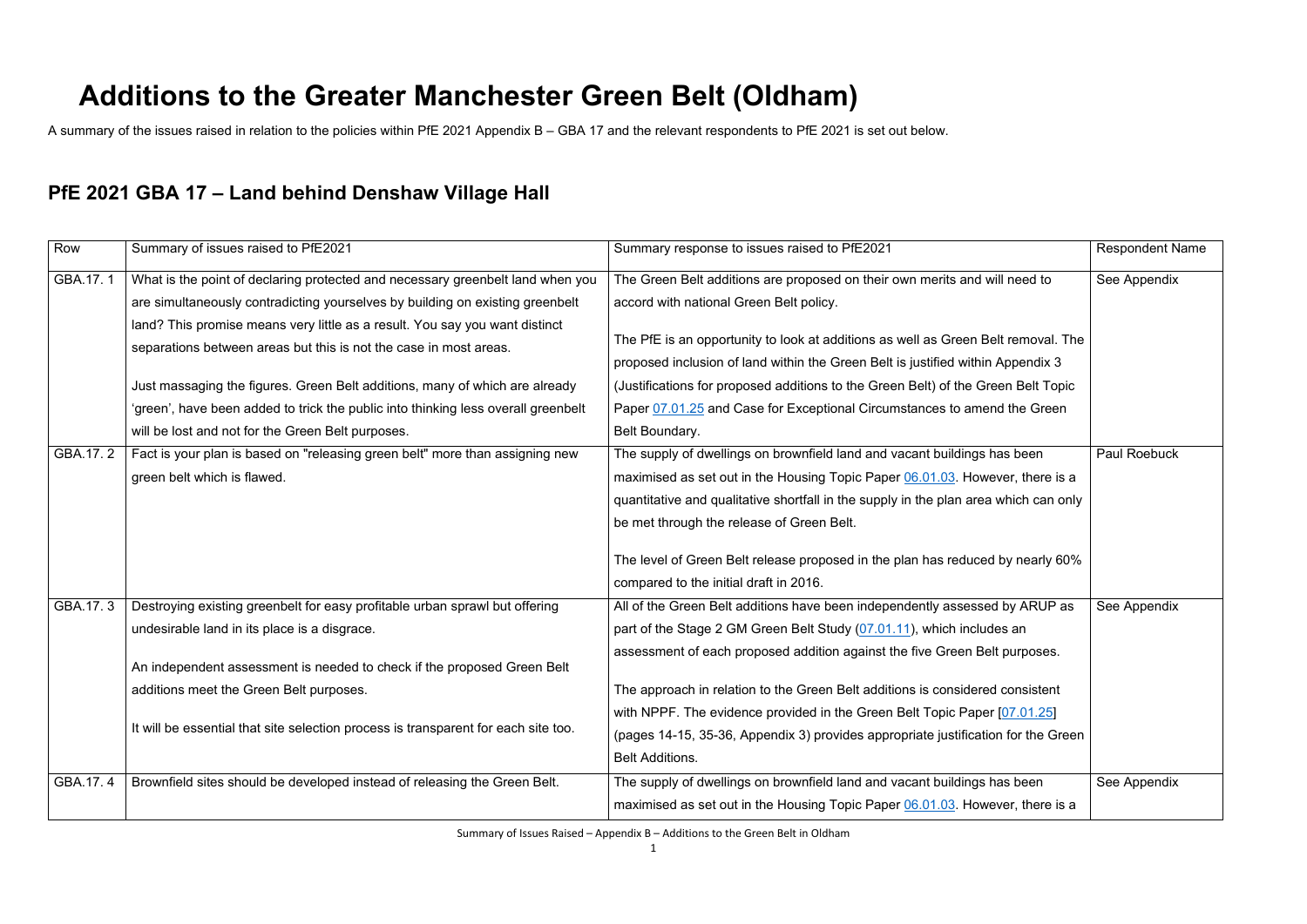| Row      | Summary of issues raised to PfE2021                                               | Summary response to issues raised to PfE2021                                                                                                                      | <b>Respondent Name</b>   |
|----------|-----------------------------------------------------------------------------------|-------------------------------------------------------------------------------------------------------------------------------------------------------------------|--------------------------|
|          |                                                                                   | quantitative and qualitative shortfall in the supply in the plan area which can only                                                                              |                          |
|          |                                                                                   | be met through the release of Green Belt.                                                                                                                         |                          |
| GBA.17.5 | Are there no further additions to green belt than this one area in Denshaw?       | Denshaw is the only Green Belt addition in the PfE plan in Oldham. Previously                                                                                     | <b>Margaret Blakeley</b> |
|          | There are areas which desperately need to preserve green areas to provide         | there were three other additions proposed in GMSF for Oldham. However, these                                                                                      |                          |
|          | clean air and local walks, especially where there is no other nearby space. It    | have since been removed as it is considered they most appropriately meet Local                                                                                    |                          |
|          | appears that a significant adjustment has been made to other localities in        | Green Space (LGS) Criteria and are now proposed as LGS in the Local Plan                                                                                          |                          |
|          | greater Manchester, why not Chadderton and other Oldham areas.                    | review.                                                                                                                                                           |                          |
|          |                                                                                   | Oldham already has a tight Green Belt boundary and it is considered that other                                                                                    |                          |
|          |                                                                                   | sites may already be sufficiently protected by open space or other designations,                                                                                  |                          |
|          |                                                                                   | which have policy protection against inappropriate development.                                                                                                   |                          |
| GBA.17.6 | Pathetic attempt to develop an area already surrounded by amazing countryside     | Places for Everyone has been prepared in accordance with the Town and                                                                                             | <b>Tracy Raftery</b>     |
|          | whilst illegally developing existing green belt land in more built up areas of    | Country Planning (Local Planning) (England) Regulations 2012. Details of the                                                                                      |                          |
|          | Oldham. Lying corrupt politicians who should all be removed from office. Unfit to | process can be found at paragraphs 1.59 to 1.68 of the Publication Plan.                                                                                          |                          |
|          | represent the people who you are supposed to work for. Leave the existing         |                                                                                                                                                                   |                          |
|          | green belt land alone and undeveloped.                                            |                                                                                                                                                                   |                          |
| GBA.17.7 | Makes general PfE comments in relation to legal compliance and soundness. In      | With regards to legal compliance and soundness, Places for Everyone has been                                                                                      | Ian Culman               |
|          | relation to Green Belt additions PfE shows removal of greenbelt protection for    | prepared in accordance with the Town and Country Planning (Local Planning)                                                                                        |                          |
|          | some areas and creation of greenbelt in others. There is no proof of exceptional  | (England) Regulations 2012. Details of the process can be found at paragraphs                                                                                     |                          |
|          | circumstances required in the National Planning Policy Framework to justify this. | 1.59 to 1.68 of the Publication Plan.                                                                                                                             |                          |
|          | LPAs have misled the public about the necessity of the proposed developments      |                                                                                                                                                                   |                          |
|          | and how much greenbelt will be lost. The local authority has claimed to have      | The Exceptional Circumstances to amend the Green Belt boundary is justified<br>within Appendix 3 (Justifications for proposed additions to the Green Belt) of the |                          |
|          | sent letters that few, if any, residents have received. They have reclassed some  |                                                                                                                                                                   |                          |
|          | areas that cannot be developed on to greenbelt on the plans to reduce the         | Green Belt Topic Paper 07.01.25 and Case for Exceptional Circumstances to                                                                                         |                          |
|          | overall percentage of lost greenbelt. They have overstated the number of          | amend the Green Belt Boundary. However, comment does not relate to Oldham.                                                                                        |                          |
|          | required houses and blamed the governments targets when fewer houses are          |                                                                                                                                                                   |                          |
|          | needed, the real needs can be met with little greenbelt development and the       |                                                                                                                                                                   |                          |
|          | government targets are guidelines. The local authority leaders have confirmed     |                                                                                                                                                                   |                          |
|          | that the plans are wrong for several areas. At a Council meeting held on 9/9/21   |                                                                                                                                                                   |                          |
|          | the Leader of Bury Council Eammon O' Brien confirmed that it was "unlikely" that  |                                                                                                                                                                   |                          |
|          | the proposed building rates for all developments in Bury (as laid out in JPA7     |                                                                                                                                                                   |                          |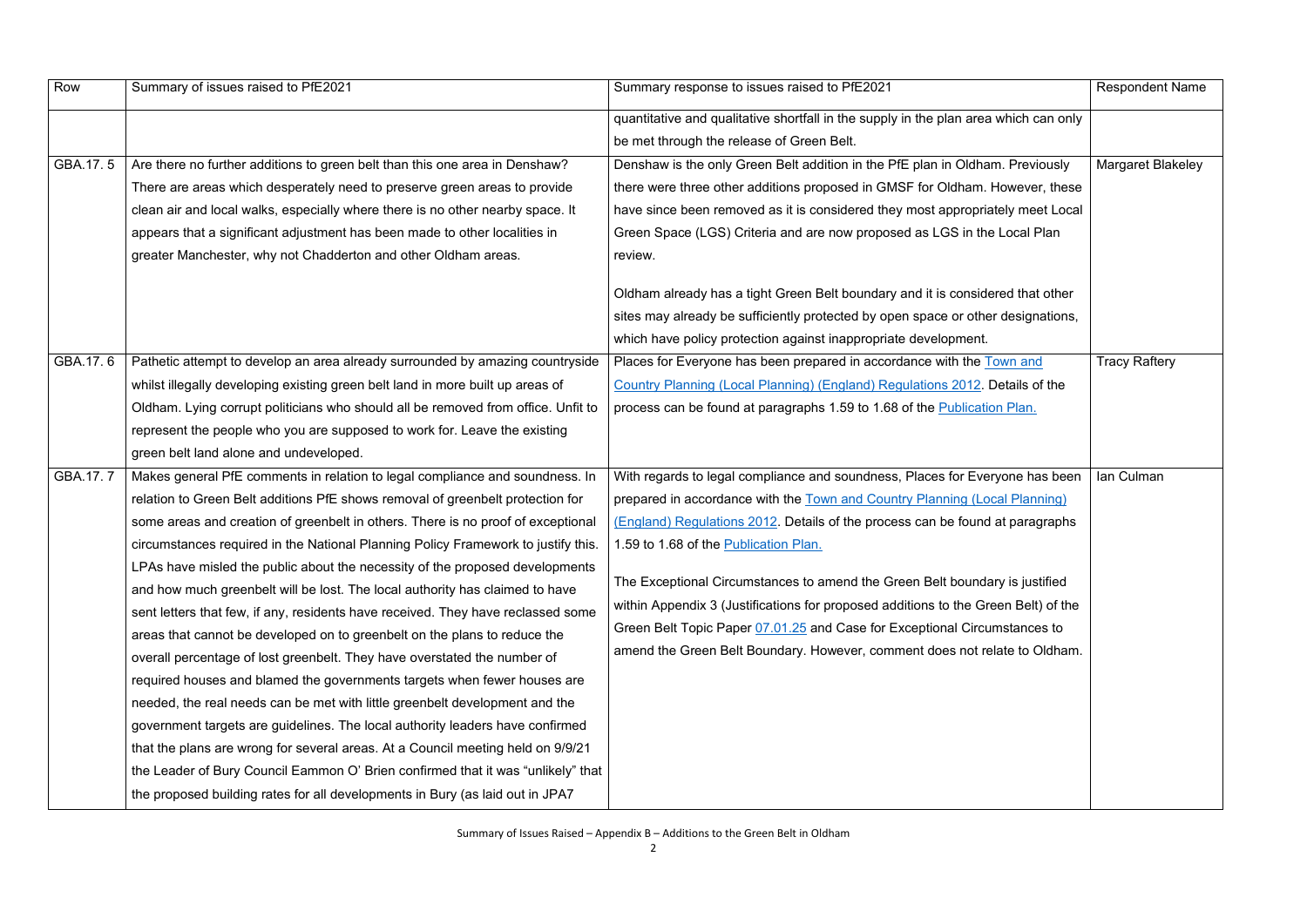| Row      | Summary of issues raised to PfE2021                                               | Summary response to issues raised to PfE2021                                       | <b>Respondent Name</b> |
|----------|-----------------------------------------------------------------------------------|------------------------------------------------------------------------------------|------------------------|
|          | Elton Reservoir Topic Paper PfE 2021, section 27.8 page 52) would be met as       |                                                                                    |                        |
|          | they were "unrealistic". The plan cannot be considered to be effective. The plan  |                                                                                    |                        |
|          | fails the effectiveness test for Soundness.                                       |                                                                                    |                        |
| GBA.17.8 | Attachments relates to Tameside and a criterion 7 paper which relates to          | Comment does not relate to Oldham Green Belt additions.                            | Save apethorn and      |
|          | allocations in GM including Oldham (land south of Coal Pit Land and Hanging       |                                                                                    | <b>Bowlacre Green</b>  |
|          | Chadder). Not specific comments relating Oldham's Green Belt addition. The        |                                                                                    | <b>Belt Group</b>      |
|          | attempts to massage the figures and designate new areas as Greenbelt cannot       |                                                                                    |                        |
|          | be taken seriously.                                                               |                                                                                    |                        |
| GBA.17.9 | Five attachments. Relate to Bury and PfE generally. PfE shows removal of          | The Exceptional Circumstances to amend the Green Belt boundary is justified        | <b>Juliet Eastham</b>  |
|          | greenbelt protection for some areas and creation of greenbelt in others. There is | within Appendix 3 (Justifications for proposed additions to the Green Belt) of the |                        |
|          | no proof of exceptional circumstances required in the National Planning Policy    | Green Belt Topic Paper 07.01.25 and Case for Exceptional Circumstances to          |                        |
|          | Framework to justify this.                                                        | amend the Green Belt Boundary. However, comment does not relate to Oldham.         |                        |